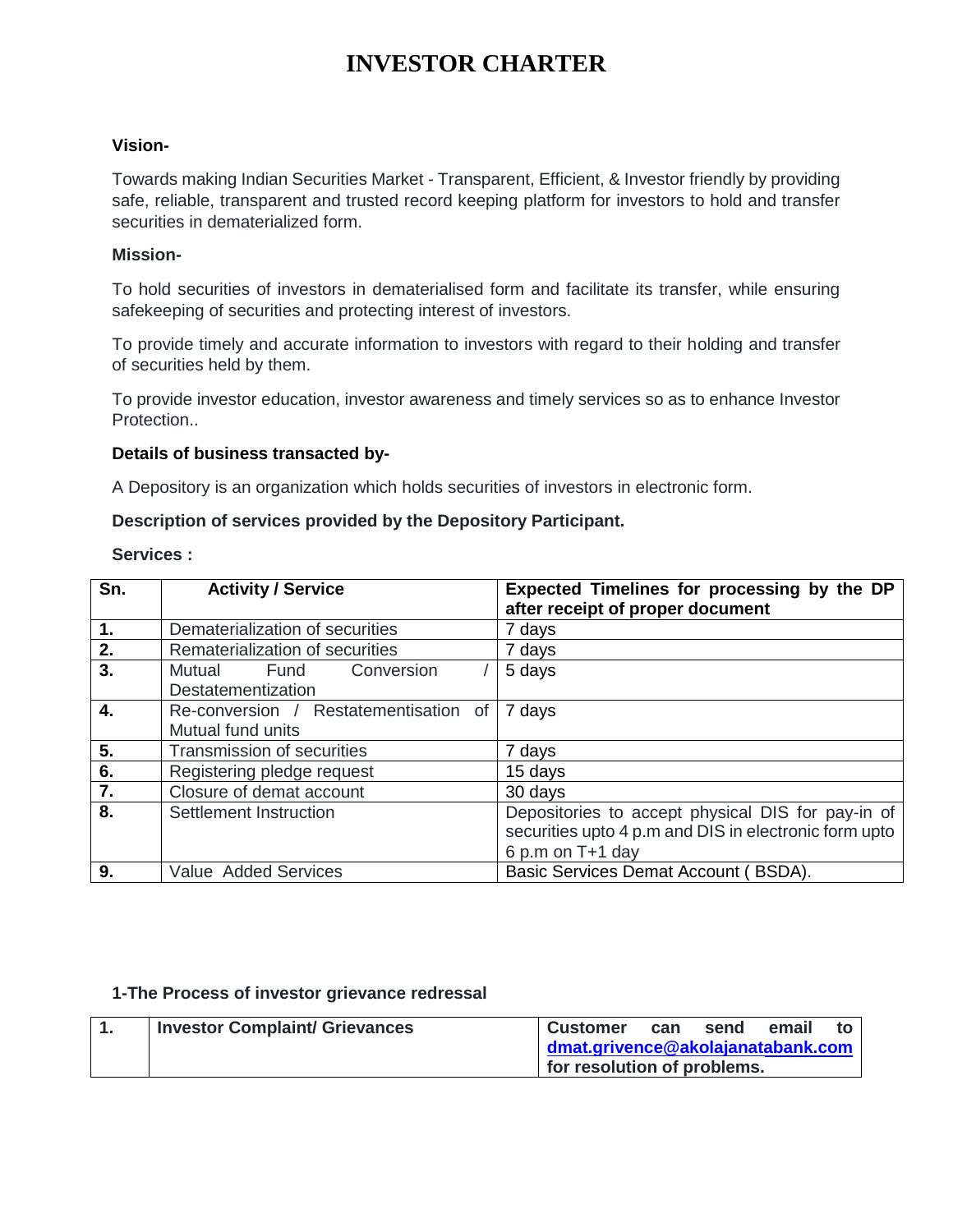| Sn.              | <b>Guidance</b>                                                                                                                                                                                                                                                                                                                                                                                                                                                                                                                                                                                                                                                                                                                                                                     |  |  |  |  |
|------------------|-------------------------------------------------------------------------------------------------------------------------------------------------------------------------------------------------------------------------------------------------------------------------------------------------------------------------------------------------------------------------------------------------------------------------------------------------------------------------------------------------------------------------------------------------------------------------------------------------------------------------------------------------------------------------------------------------------------------------------------------------------------------------------------|--|--|--|--|
| $\overline{1}$ . | Always deal with a SEBI registered Depository Participant for opening a demat account.                                                                                                                                                                                                                                                                                                                                                                                                                                                                                                                                                                                                                                                                                              |  |  |  |  |
| $\overline{2}$ . | Read all the documents carefully before signing them                                                                                                                                                                                                                                                                                                                                                                                                                                                                                                                                                                                                                                                                                                                                |  |  |  |  |
| 3.               | Accept the Delivery Instruction Slip (DIS) book from your DP only (pre-printed with a serial<br>number along with your Client ID) and keep it in safe custody and do not sign or issue<br>filled<br><b>DIS</b><br>partially<br>slips.<br>blank<br><b>or</b><br>Always mention the details like ISIN, number of securities accurately. In case of any<br>queries, please contact your DP and it should be signed by all demat account holders.<br>Strike out any blank space on the slip and Cancellations or corrections on the DIS should<br>initialed<br>or<br>signed<br>the<br>be<br>by<br>all<br>account<br>holder(s).<br>instruction<br>slip<br>book<br>else.<br>Do<br>not<br>leave<br>your<br>with<br>anyone<br>Do not sign blank DIS as it is equivalent to a bearer cheque. |  |  |  |  |
| 4.               | Inform any change in your Personal Information (for example address or Bank Account<br>details, email ID, Mobile number) linked to your demat account in the prescribed format<br>and obtain confirmation of updation in system                                                                                                                                                                                                                                                                                                                                                                                                                                                                                                                                                     |  |  |  |  |
| 5.               | Mention your Mobile Number and email ID in account opening form to receive SMS alerts<br>and regular updates directly from depository.                                                                                                                                                                                                                                                                                                                                                                                                                                                                                                                                                                                                                                              |  |  |  |  |
| 6.               | Always ensure that the mobile number and email ID linked to your demat account are the<br>same as provided at the time of account opening/updation.                                                                                                                                                                                                                                                                                                                                                                                                                                                                                                                                                                                                                                 |  |  |  |  |
| 7.               | Do not share login credentials of e-facilities provided by the depositories such as e-<br>DIS/demat gateway.                                                                                                                                                                                                                                                                                                                                                                                                                                                                                                                                                                                                                                                                        |  |  |  |  |
| 8.               | Demat is mandatory for any transfer of securities of Listed public limited companies with<br>few exceptions.                                                                                                                                                                                                                                                                                                                                                                                                                                                                                                                                                                                                                                                                        |  |  |  |  |
| 9.               | If you have any grievance in respect of your demat account, please write to designated<br>email IDs of depositories or you may lodge the same with SEBI online at<br>https://scores.gov.in/scores/Welcome.html                                                                                                                                                                                                                                                                                                                                                                                                                                                                                                                                                                      |  |  |  |  |
| 10.              | Keep a record of documents signed, DIS issued and account statements received.                                                                                                                                                                                                                                                                                                                                                                                                                                                                                                                                                                                                                                                                                                      |  |  |  |  |
| 11.              | As Investors you are required to verify the transaction statement carefully for all debits and<br>credits in your account. In case of any unauthorized debit or credit, inform the DP or your<br>respective Depository.                                                                                                                                                                                                                                                                                                                                                                                                                                                                                                                                                             |  |  |  |  |
| 12.              | Appoint a nominee to facilitate your heirs in obtaining the securities in your demat account,<br>on completion of the necessary procedures.                                                                                                                                                                                                                                                                                                                                                                                                                                                                                                                                                                                                                                         |  |  |  |  |
| 13.              | Ensure that, both, your holding and transaction statements are received periodically as<br>instructed to your DP. You are entitled to receive a transaction statement every month if<br>you have any transactions.                                                                                                                                                                                                                                                                                                                                                                                                                                                                                                                                                                  |  |  |  |  |

# **Rights of Investors**

- Receive a copy of KYC, copy of account opening documents.
- No minimum balance is required to be maintained in a demat account.
- No charges are payable for opening of demat accounts.
- You can open more than one demat account in the same name with single DP/ multiple DPs.
- Receive statement of accounts periodically. In case of any discrepancies in statements, take up the same with the DP immediately. If the DP does not respond, take up the matter with the Depositories.
- Pledge and /or any other interest or encumbrance can be created on demat holdings.
- Right to give standing instructions with regard to the crediting of securities in demat account.
- Investor can exercise its right to freeze/defreeze his/her demat account or specific securities / specific quantity of securities in the account, maintained with the DP.
- In case of any grievances, Investor has right to approach Participant or Depository or SEBI for getting the same resolved within prescribed timelines.